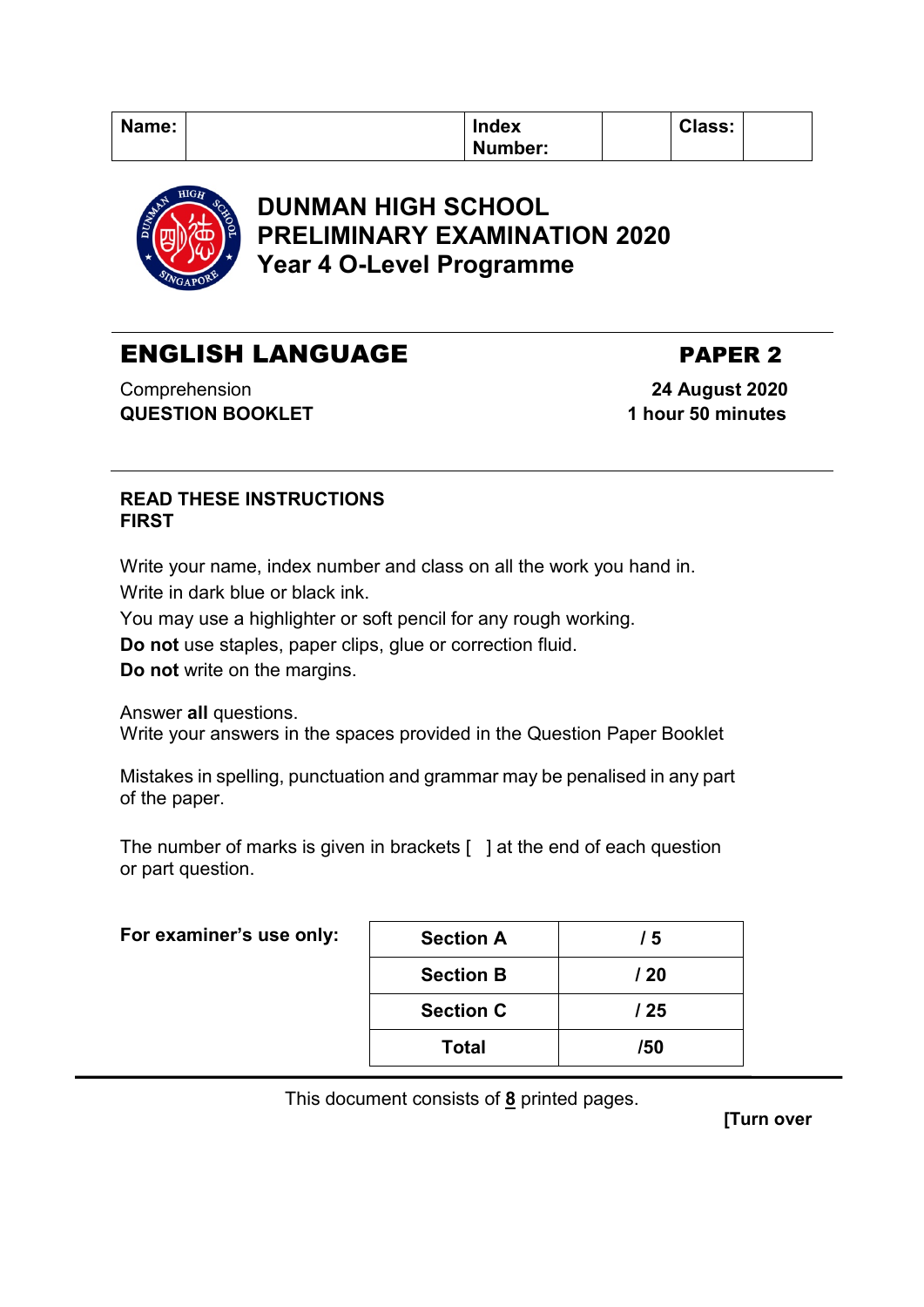# **Section A [5 marks]**

| Text 1                                                                       |                                                                    |  |
|------------------------------------------------------------------------------|--------------------------------------------------------------------|--|
| Refer to the poster (Text 1) on page 2 of the Insert for Questions $1 - 4$ . |                                                                    |  |
| 1                                                                            | Who is the poster aimed at?                                        |  |
|                                                                              |                                                                    |  |
|                                                                              |                                                                    |  |
| $\mathbf{2}$                                                                 | How does the photograph achieve its intended effect on the reader? |  |
|                                                                              |                                                                    |  |
|                                                                              |                                                                    |  |
| 3                                                                            | What does the expression 'picking up the pieces' mean?             |  |
|                                                                              |                                                                    |  |
|                                                                              | [1]                                                                |  |
| 4                                                                            | What is the main message of the poster?                            |  |
|                                                                              |                                                                    |  |
|                                                                              |                                                                    |  |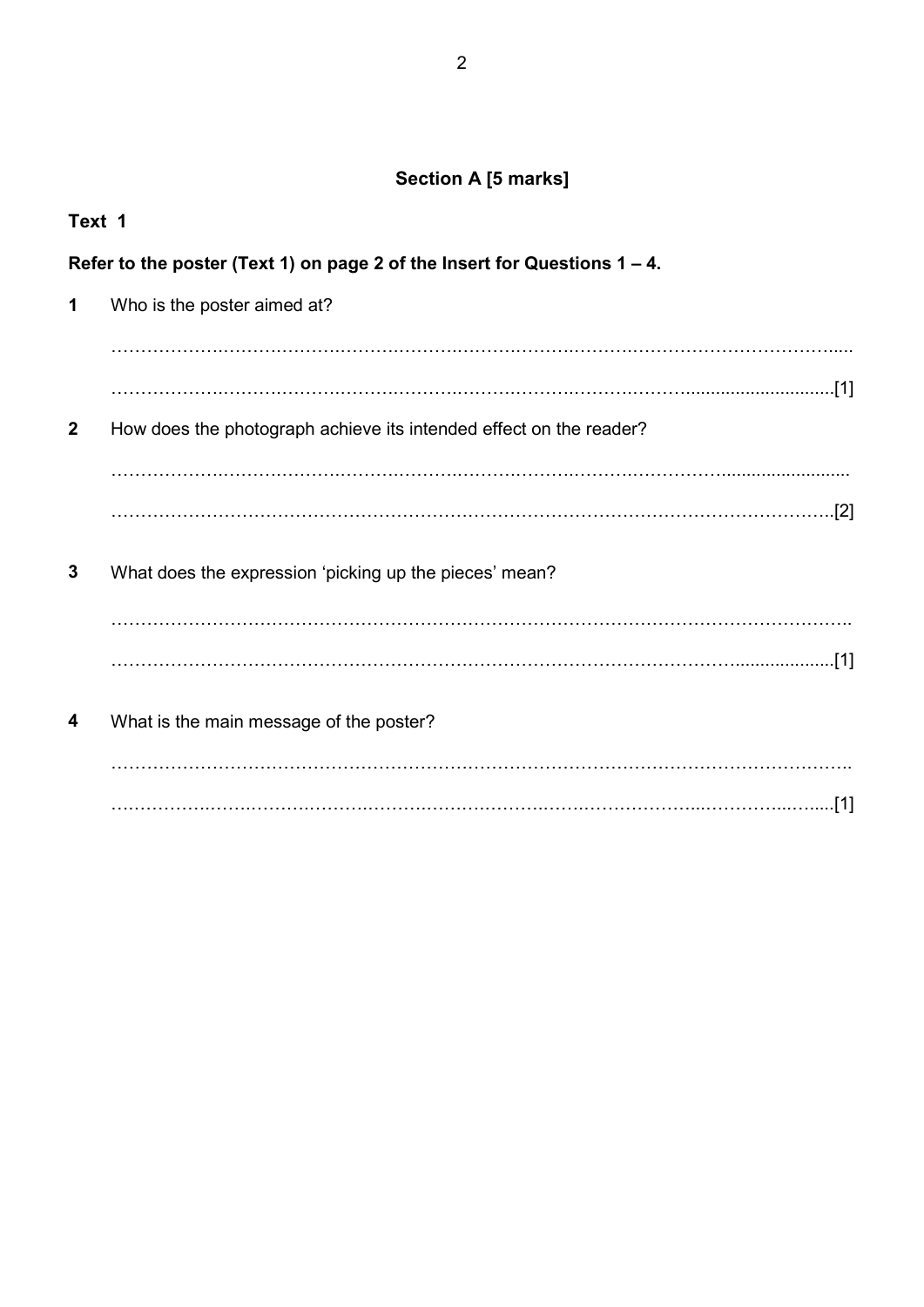## **Section B [20 marks]**

| Text 2                                                                                                                                                  |
|---------------------------------------------------------------------------------------------------------------------------------------------------------|
| Refer to Text 2 on pages 3 – 4 of the Insert for Questions 5 – 16.                                                                                      |
| Which one word in Paragraph 1 suggest that Nyae Nyae is managed by the San people?                                                                      |
|                                                                                                                                                         |
| The writer refers the people he was with as 'hunting party' (line 6). Which three groups of<br>people are referred to in Paragraph 2?                   |
|                                                                                                                                                         |
|                                                                                                                                                         |
| From Paragraph 3, give two ways in which the writer emphasises the extreme heat in the<br>desert.                                                       |
|                                                                                                                                                         |
|                                                                                                                                                         |
|                                                                                                                                                         |
| 'These enormous creatures were nearly invisible but not to the sharpest eyes.' (lines 18-19)<br>Who was the writer referring to with the sharpest eyes? |
|                                                                                                                                                         |
| (i) What does 'whiplashing halt' (line 22) suggest about the people's reaction?                                                                         |
|                                                                                                                                                         |
| (ii) Why did they react in this manner?                                                                                                                 |
| .[1]                                                                                                                                                    |
|                                                                                                                                                         |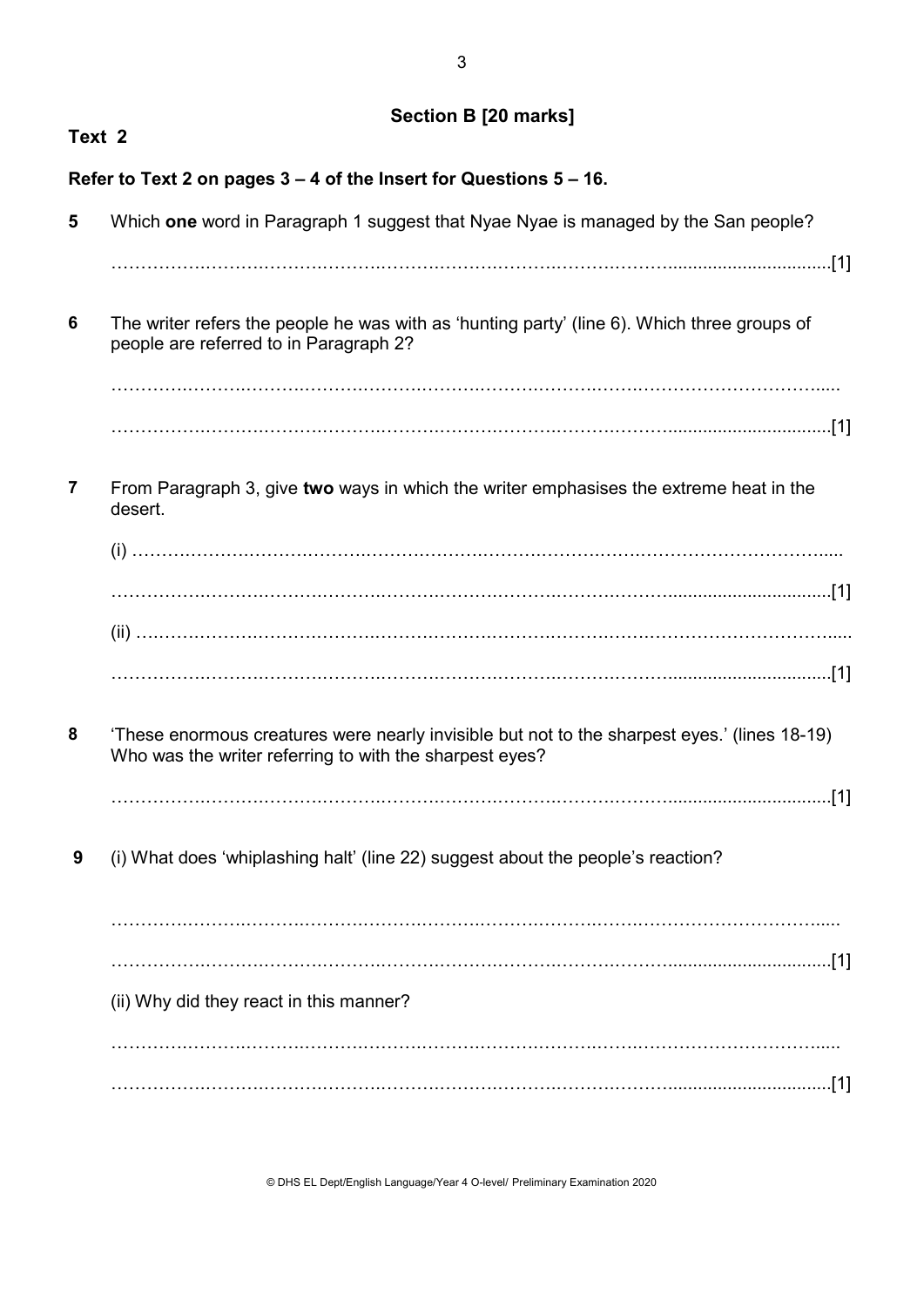**10** What does the phrase 'quizzical expression on his face' (line 26) suggest about Felix's feeling? ..……….……….……….……….……….……….……….……….………………………………........ ……………….……….……….……….……….……….……….……….………..............................[1] **11** In Paragraph 4, why did Felix conclude that some of the last, biggest wild elephants in the world can be found in Nyae Nyae's desert? ..……….……….……….……….……….……….……….……….………………………………........ …...………….……….……….……….……….……….……….……….………..............................[1] **12** What does 'took off at the speed of a jackrabbit' (line 30) suggest about Dan's movement? ..……….……….……….……….……….……….……….……….………………………………........ ……………….……….……….……….……….……….……….……….………..............................[1] **13** In Paragraph 5, there is a description of how the writer was feeling uncomfortable while following the footprints. Explain how the language used in Paragraph 5 emphasises the harsh conditions in the desert. Support your ideas with **three** details from the paragraph. ..……….……….……….……….……….……….……….……….………………………………........ ..……….……….……….……….……….……….……….……….………………………………........ ..……….……….……….……….……….……….……….……….………………………………........ ..……….……….……….……….……….……….……….……….………………………………........ .……….……….……….……….……….……….……….……….………………………………........ ..……….……….……….……….……….……….……….……….………………………………........ …………….……….……….……….……….……….……….……….……….................................[3] **14** In Paragraph 6, what is (i) unusual and (ii) effective about the phrase 'painfully beautiful'? **(i)** It is unusual because ….……….……….……….……….……….…………………………….... …………….……….……….……….……….……….……….……….……….................................[1] **(ii)** It is effective because ….……….……….……….….……….………………………………........ ……………….……….……….……….……….……….……….……….………..............................[1]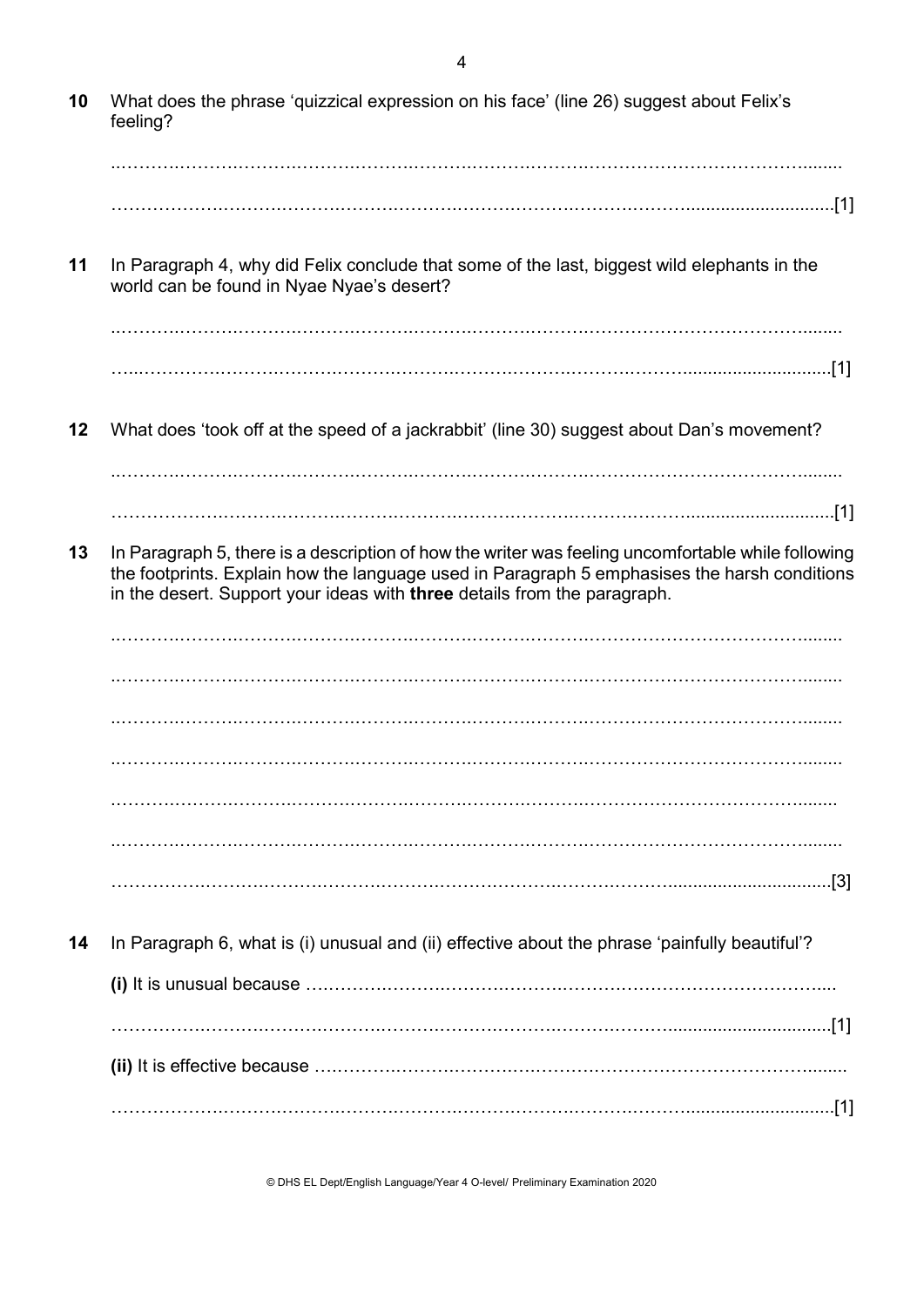**15** At the end of the passage, the writer says 'and it was done' (line 58). What does 'it' refer to?

……………….……….……….……….……….……….……….……….………..............................[1]

**16** The structure of the text reflects the different stages of the hunting expedition. Complete the flow chart by choosing one phrase from the box to summarise the main focus of each stage of the expedition. There are some extra phrases in the box that you do not need to use.

#### **Main focus**

| the victory              | a change of mind   | examining the familiar |
|--------------------------|--------------------|------------------------|
| investigating the desert | false alarm        | detected by the herds  |
|                          | growing impatience |                        |

#### **Flow Chart**

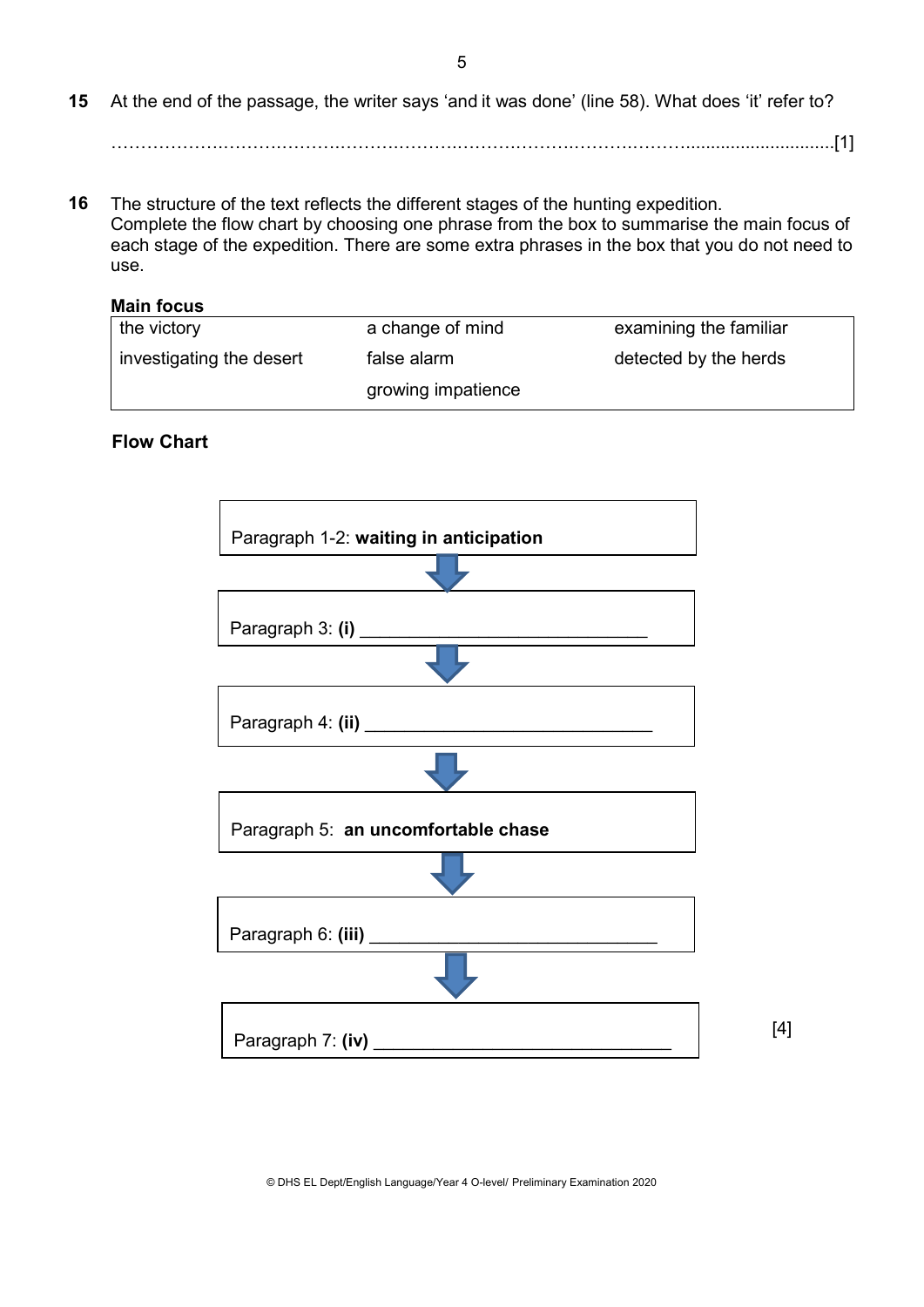## **Section C [25 marks]**

# **Text 3 Refer to Text 3 on pages 5 – 6 of the Insert for Questions 17 – 24. 17** What does 'beguiling' (line 1) suggest about the promise made by Marie Kondo? ……………….……….……….……….……….……….……….……….……………………………..... ……………….……….……….……….……….……….……….……….………..............................[1] **18** In Paragraph 1, give **two** evidence to show that Marie Kondo has attracted millions of fans around the world. ……………….……….……….……….……….……….……….……….……………………………..... ……………….……….……….……….……….……….……….……….……………………………..... ……………….……….……….……….……….……….……….……….………..............................[1] **19** With reference to Paragraph 1, explain **in your own words** how Marie Kondo declutter. ……………….……….……….……….……….……….……….……….……………………………..... ……………….……….……….……….……….……….……….……….…………………………….....

- ……………….……….……….……….……….……….……….……….………..............................[1]
- **20** According to Paragraph 2, we are told of two individuals from different countries who also support minimalist lifestyle. Write down the country and in each case say what each individual is doing.

| <b>Country</b> | <b>Individual's Actions</b> |  |
|----------------|-----------------------------|--|
| (i)            |                             |  |
|                |                             |  |
|                |                             |  |
|                |                             |  |
|                |                             |  |
|                |                             |  |
|                |                             |  |
|                |                             |  |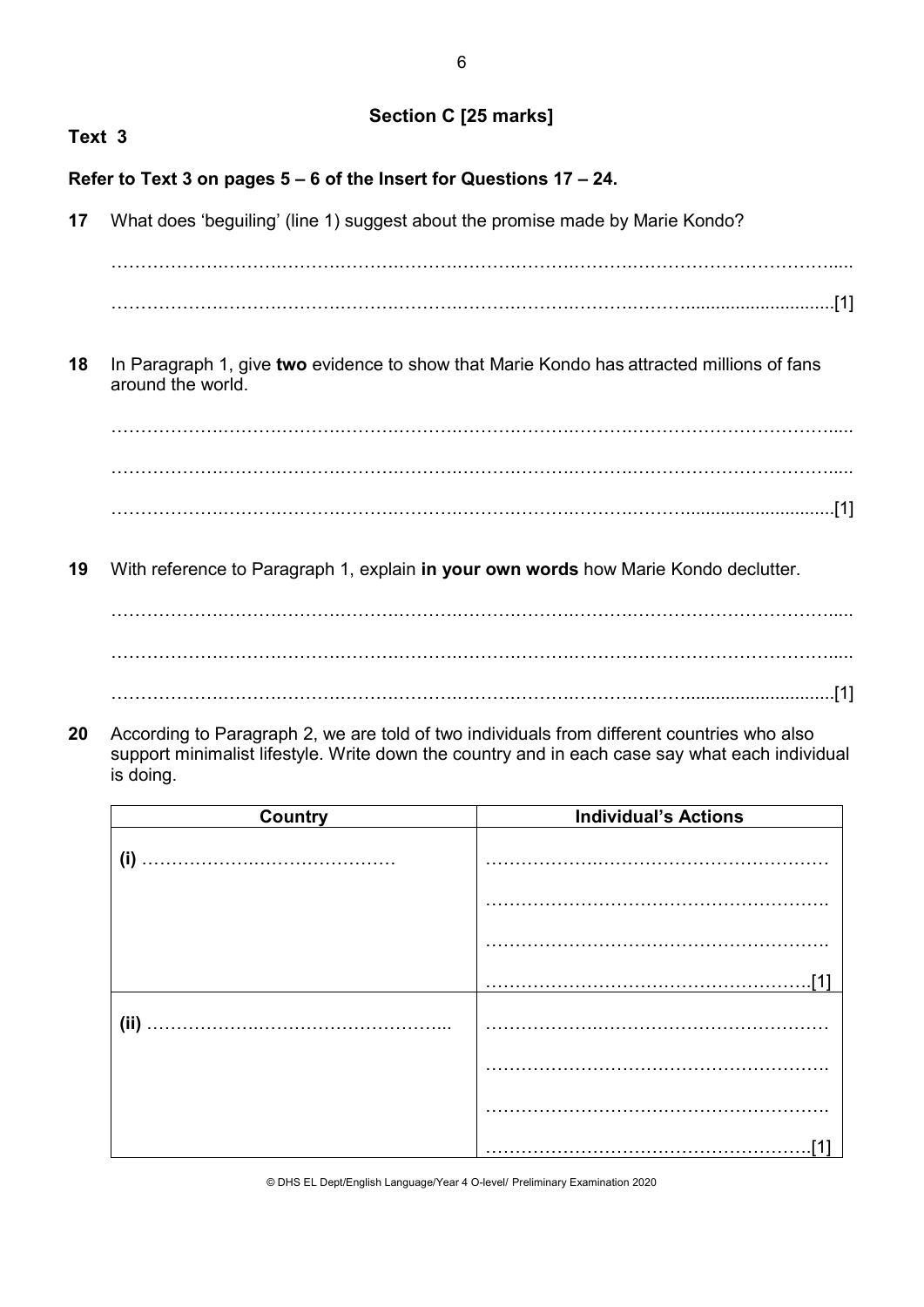**21** Here is a part of conversation between two children, Holly and Jay, who have read the article.